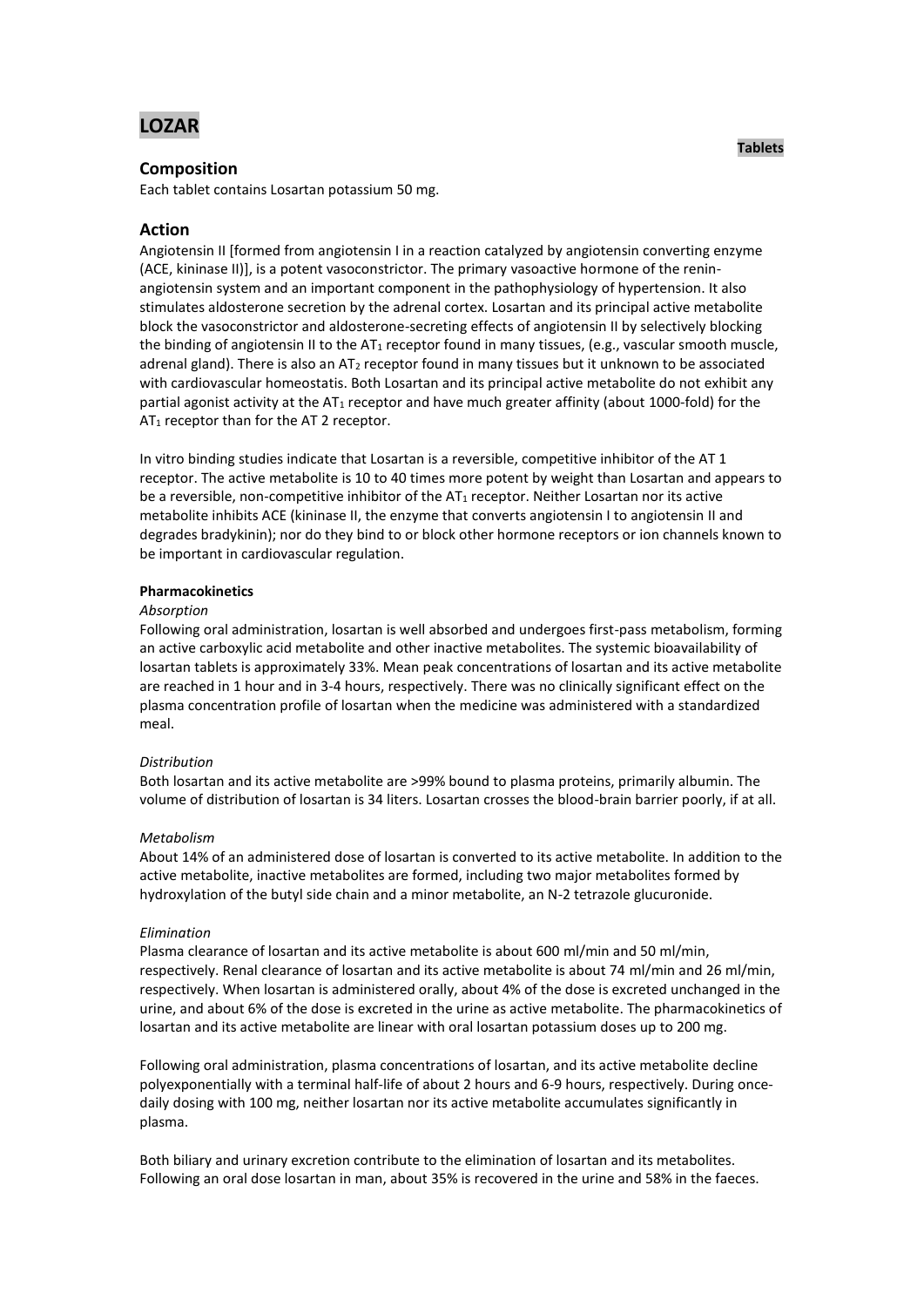#### **Special Populations**

*Pediatric* Losartan Pharmacokinetics have not been investigated in patients <18 years of age.

#### *Geriatric and Gender*

Losartan pharmacokinetics has been investigated in the elderly (65-75 years) and in both genders. Plasma concentrations of Losartan and its active 1 metabolite are similar in elderly and young hypertensives. Plasma concentrations of Losartan were about twice as high in female hypertensives as male hypertensives, but concentrations of the active metabolite were similar in males and females. No dosage adjustment is necessary.

#### *Renal Insufficiency*

Plasma concentrations of Losartan are not altered in-patients with creatinine clearance above 30 ml/min. In-patients with lower creatinine clearance, AUCs are about 50% greater, and they are doubled in hemodialysis patients. Plasma concentrations of the active metabolite are not significantly altered in-patients with renal impairment or in hemodialysis patients. Neither Losartan nor its active metabolite can be removed by hemodialysis. No dosage adjustment is necessary for patients with renal impairment unless they are volume-depleted. Hepatic Insufficiency Following oral administration in patients with mild to moderate alcoholic cirrhosis of the liver, plasma concentrations of Losartan and its active metabolite were, respectively, 5-times and about 1.7 -times those in young male volunteers. Compared to normal subjects the total plasma clearance of Losartan in patients with hepatic in-sufficiency was about 50% lower and the oral bioavailability, was about 2 times higher. A lower starting dose is recommended for patients with a history of hepatic impairment.

# **Indications**

# **Hypertension**

Lozar is indicated for the treatment of hypertension.

# **Reduction in the Risk of Cardiovascular Morbidity and Mortality in Hypertensive Patients with Left Ventricular Hypertrophy**

Lozar is indicated to reduce the risk of cardiovascular morbidity and mortality as measured by the combined incidence of cardiovascular death, stroke, and myocardial infarction in hypertensive patients with left ventricular hypertrophy.

# **Heart Failure**

Lozar is indicated for the treatment of heart failure in patients who cannot tolerate an ACE inhibitor. Switching patients with heart failure who are stable on an ACE inhibitor to Lozar is not recommended.

# **Renal Protection in Type 2 Diabetic Patients with Proteinuria**

Lozar is indicated to delay the progression of renal disease as measured by a reduction in the combined incidence of doubling of serum creatinine, end stage renal disease (need for dialysis or renal transplantation) or death; and to reduce proteinuria.

# **Contraindications**

Losartan is contraindicated in-patients who are hypersensitive to any component of this product.

# **Warnings**

# **Pregnancy**

*Category C (If used in 2nd & 3rd trimester, it is Category D)*

When used in pregnancy during the second and third trimesters, drugs that act directly on the reninangiotensin system can cause injury and even death to the developing fetus. When pregnancy is detected, Losartan should be discontinued as soon as possible.

#### **Hypotension-Volume-Depleted Patients**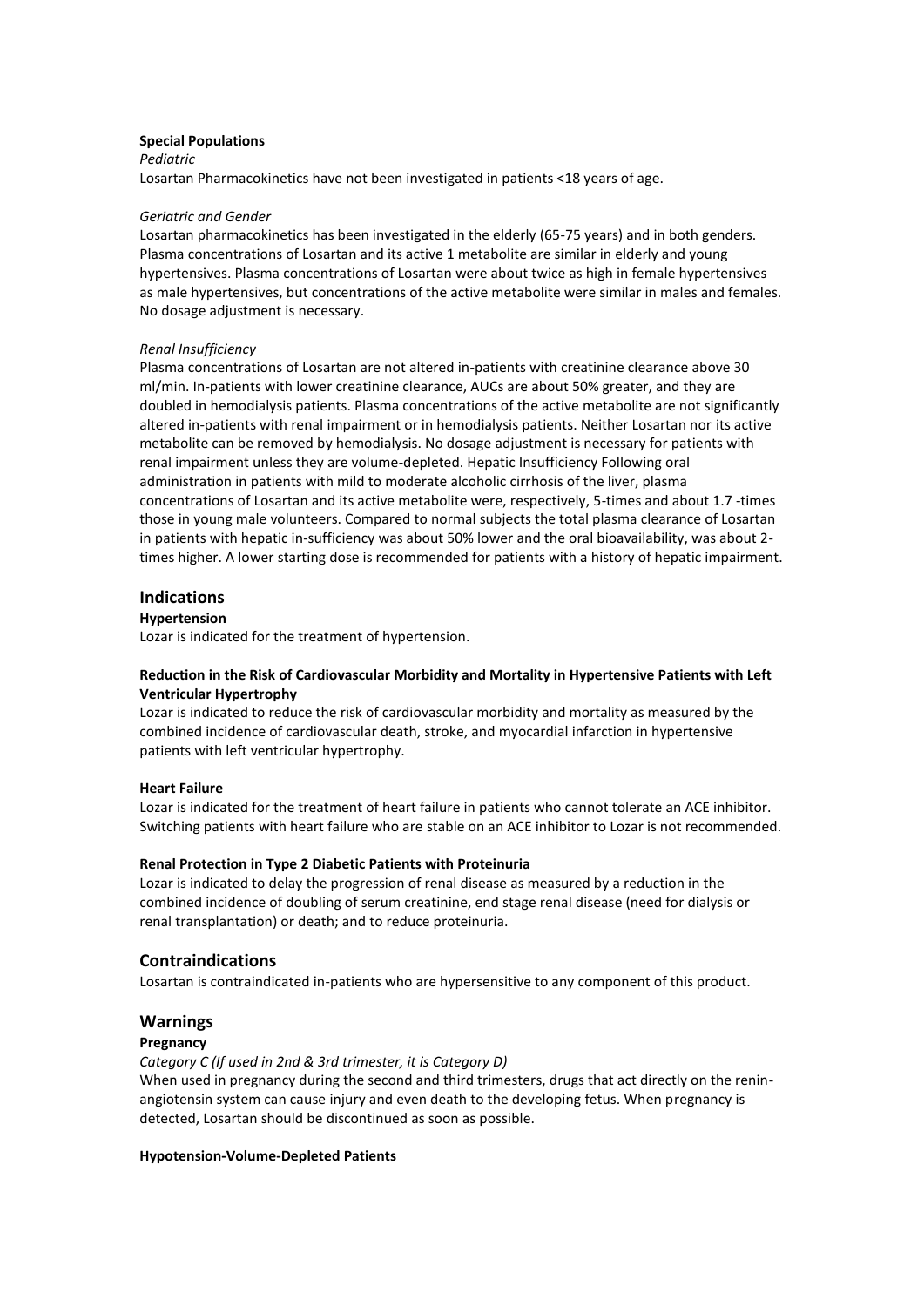In patients who are intravascularly volume-depleted (e.g., those treated with diuretics), symptomatic hypotension may occur after initiation of therapy with Losartan. These conditions should be corrected prior to administration of Losartan, or a lower starting dose should be used.

### **Adverse Reactions**

The following of adverse events is based on four 6-12 week placebo controlled trials involving over 1000 patients on various doses (10-150 mg) of Losartan and over 300 patients given placebo. Occurring in at least 1% of patients treated with Losartan and that were more frequent on Losartan than placebo.

#### **Digestive**

Diarrhea, Dyspepsia

#### **Musculoskeletal**

Muscle cramp, Myalgia, Back pain, Leg Pain

#### **Nervous System/Psychiatric**

Dizziness, Insomnia

#### **Respiratory**

Nasal congestion, Cough, Upper respiratory infections, Sinus disorder, Sinusitis

The following adverse events were also reported at a rate of 1% or greater in patients treated with Losartan, but were as, or more frequent, in the placebo group. Asthenia/fatigue, edema/swelling, abdominal pain, chest pain, nausea, head- ache, pharyngitis.

Adverse events occurred at about the same rates in men and women older and younger patients, and black and non- black patients.

In addition to the adverse events above, potentially important events that occurred in at least two patients/subjects exposed to Losartan or other adverse events that occurred in <1% of patients. It cannot be determined whether these events were causally related to Losartan

#### **Body as a whole**

Facial edema, fever, or thostatic effects, *syncope:* Cardiovascular: angina pectoris, second degree AV block CVA. Hypotension, myocardial infarction arrhythmias including atrial fibrillation, palpitation, sinus bradycardia tachycardia ventricular tachycardia ventricular fibrillation: digestive: anorexia, constipation dental pain dry mouth flatulence gastritis vomiting

#### **Hematologic**

*Anemia;* metabolic: gout; musculoskeletal: arm pain, hip pain, joint swelling, knee pain, musculoskeletal pain, shoulder pain, stiffness, arthralgia, arthritis, fibromyalgia, muscle weakness.

#### **Nervous System/Psychiatric**

anxiety, anxiety disorder, ataxia, confusion, depression, dream abnormality, hypesthesia, decrease lipido, memory impairment, migraine nervousness paresthesia, peripheral neurpathy, panic disorder sleep disorder somnolence, tremor, vertigo: *respiratory:* dyspnea, bronchitis, pharyngeal discomfort, epistaxis, rhinitis, respiratory congestion;

#### **Skin**

Alopecia, dermatitis, dry skin, ecchymosis, erythema, flushing, photosensitivity, pruritus, rash sweating urticaria.

#### **Special Senses**

blurred vision, burning/stinging in the eye conjunctivitis, taste perversion tinnitus, decrease in visual acuity: *Urogenital*: impotence, nocturia, urinary frequency, urinary tract infection, Persistent dry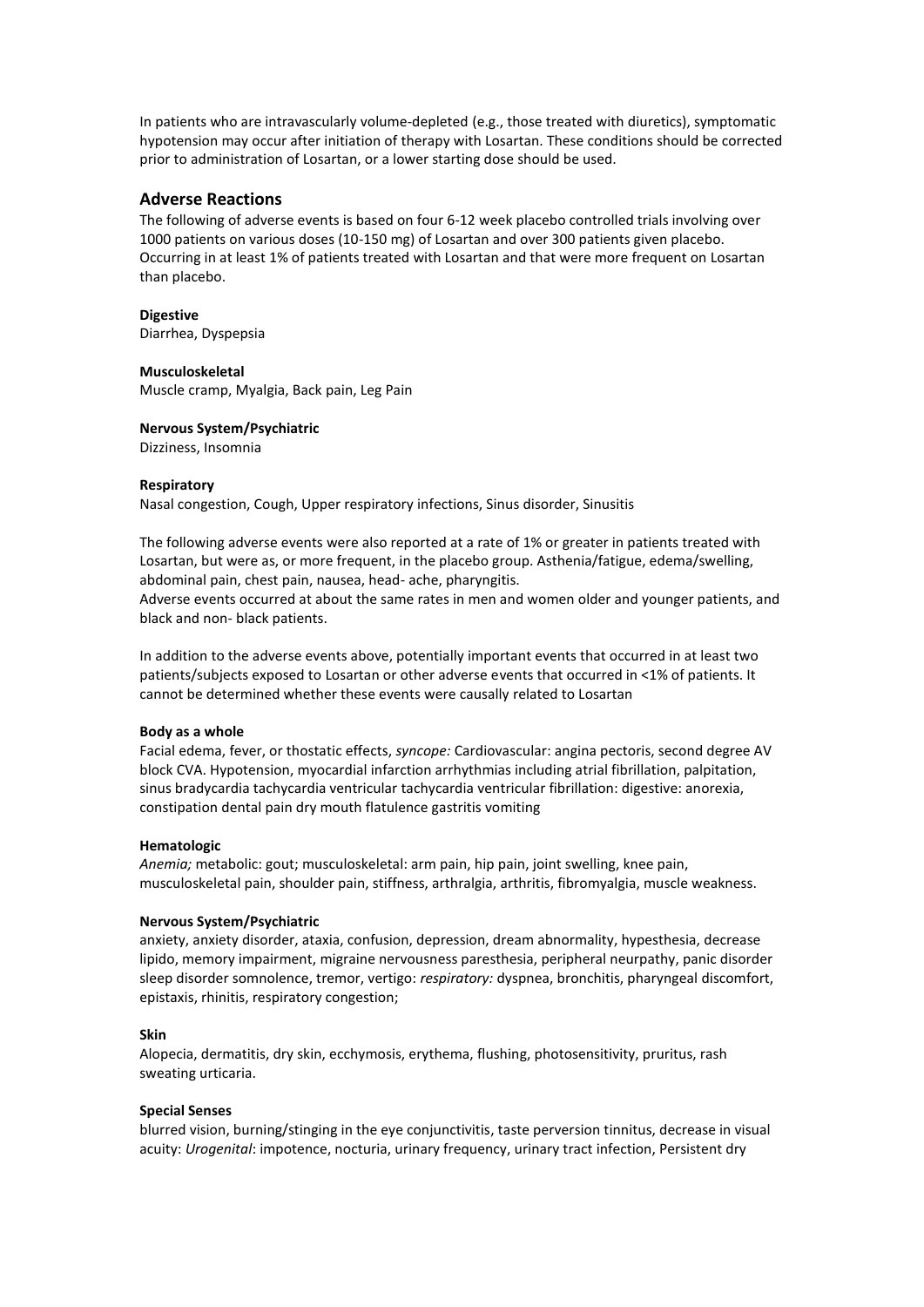cough (with an incidence of a few percent) has been associated with ACE inhibitor use and in practice can be a cause of discontinuation of ACE inhibitor therapy.

# **Precautions**

# **General**

Hypersensitivity: Angioedema.

#### **Impaired Hepatic Function**

Based on pharmacokinetic data, which demonstrate significantly increased plasma concentrations of Losartan in cirrhotic patients, a lower dose should be considered for patients with impaired liver function.

#### **Impaired Renal Function**

Because of inhibiting the renin-angiotensin-aldosterone system, changes in renal function have been reported in susceptible individuals treated with Losartan; in some patients, these changes in renal function were reversible up on discontinuation of therapy.

In patients whose renal function may depend on the activity: of the renin-angiotensin-aldosterone system (e.g. patients-with severe congestive heart failure), treatment with angiotensin converting enzyme inhibitors has been associated with oliguria and/or progressive azotemia and (rarely) with acute renal failure and/or death. Similar outcomes have been reported with Losartan.

In studies of ACE inhibitors in patients with unilateral or bilateral renal artery stenosis, increases in serum creatinine or BUN have been reported. Similar effects have been reported with Losartan in some patients, these effects were reversible upon discontinuation of therapy.

#### **Potassium Supplements**

A patient receiving Losartan should be told *not* to use potassium supplements or salt substitutes containing potassium without consulting the prescribing physician

#### **Nursing Mothers**

It is not known whether Losartan is excreted in human milk. Because of the potential for adverse effects on the nursing infant, a decision should be made whether to discontinue nursing or discontinue the drug, taking into account the importance of the drug to the mother.

#### **Pediatric Use**

Safety and effectiveness in pediatric patients have not been established.

#### **Elderly Use**

No overall differences in effectiveness or safety were observed between the elderly and younger patients but greater sensitivity of some older individuals cannot be ruled out.

# **Drug Interactions**

No significant drug-drug pharmacokinetic interactions have been found in interaction studies with hydrochlorothiazide, digoxin, warfarin, cimetidine, and phenobarbital. Potent inhibitors of cytochrome P450 3A4 and 2C9 have not been studied clinically but in vitro studies show significant inhibition of the formation of the active metabolite by inhibitors of P450 3A4 ketoconazole, troleandomycin, gestodene), or P450 2C9 (sulfaphenazole) and nearly complete inhibition by the combination of sulfaphenazole and ketoconazole. Pharmacodynamic consequences of concomitant use of Losartan and inhibitors of P450 2C9 have not been examined.

As with other drugs that block angiotensin II or its effects, concomitant use of potassium-sparing diuretics (e.g., spironolactone, triamterene, and amiloride), potassium supplements, or salt substitutes containing potassium may lead to Increases In serum potassium.

# **Dosage and Administration**